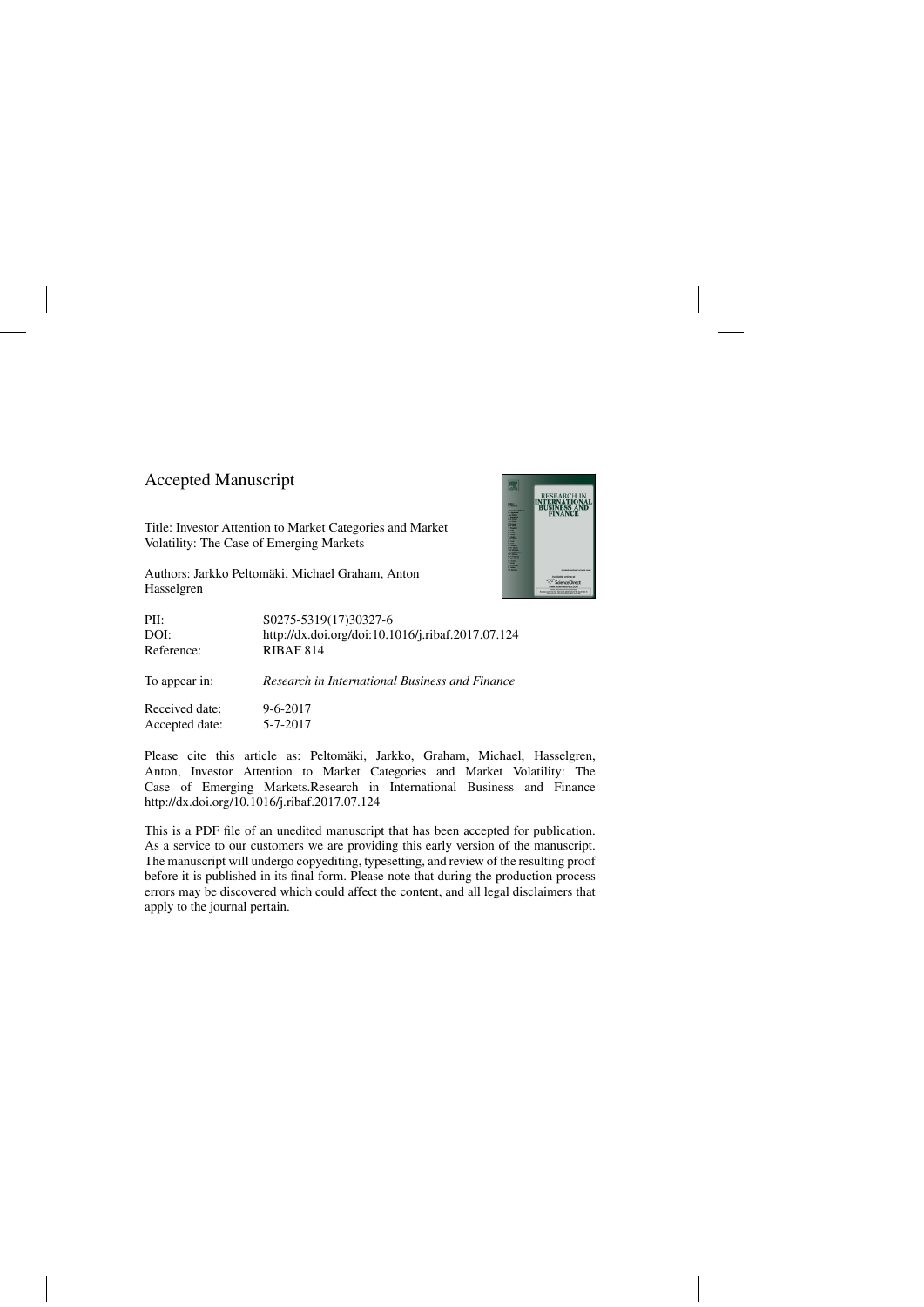### **Investor Attention to Market Categories and Market Volatility: The Case of**

### **Emerging Markets**

Jarkko Peltomäki\*

Stockholm Business School, Stockholm University

P.O. Box 106 91 Stockholm, Sweden

E-mail: jape@sbs.su.se

Michael Graham

Stockholm Business School, Stockholm University

P.O. Box 106 91 Stockholm, Sweden

E-mail: mgr@sbs.su.se

Anton Hasselgren

Stockholm Business School, Stockholm University

P.O. Box 106 91 Stockholm, Sweden

E-mail: anton.hasselgren@sbs.su.se

#### **Abstract**

This paper examines the impact of *investor attention* on stock market and FX market volatility in emerging economies using newly constructed innovative *attention* proxies that capture the full spectrum of the dynamics of the information processing stages. Our results show that the new practical proxies are better at capturing the complex nature of *investor attention* to market categories. We find that *investor attention* explains stock market volatility and shocks to attention but not FX market volatility in emerging markets. Thus, the emerging stock market, an important segment of the global equity market, is particularly sensitive to changes to investor attention.

**Keywords: category-learning, investor attention, volatility, emerging markets**

**JEL Classification: 7; 12**